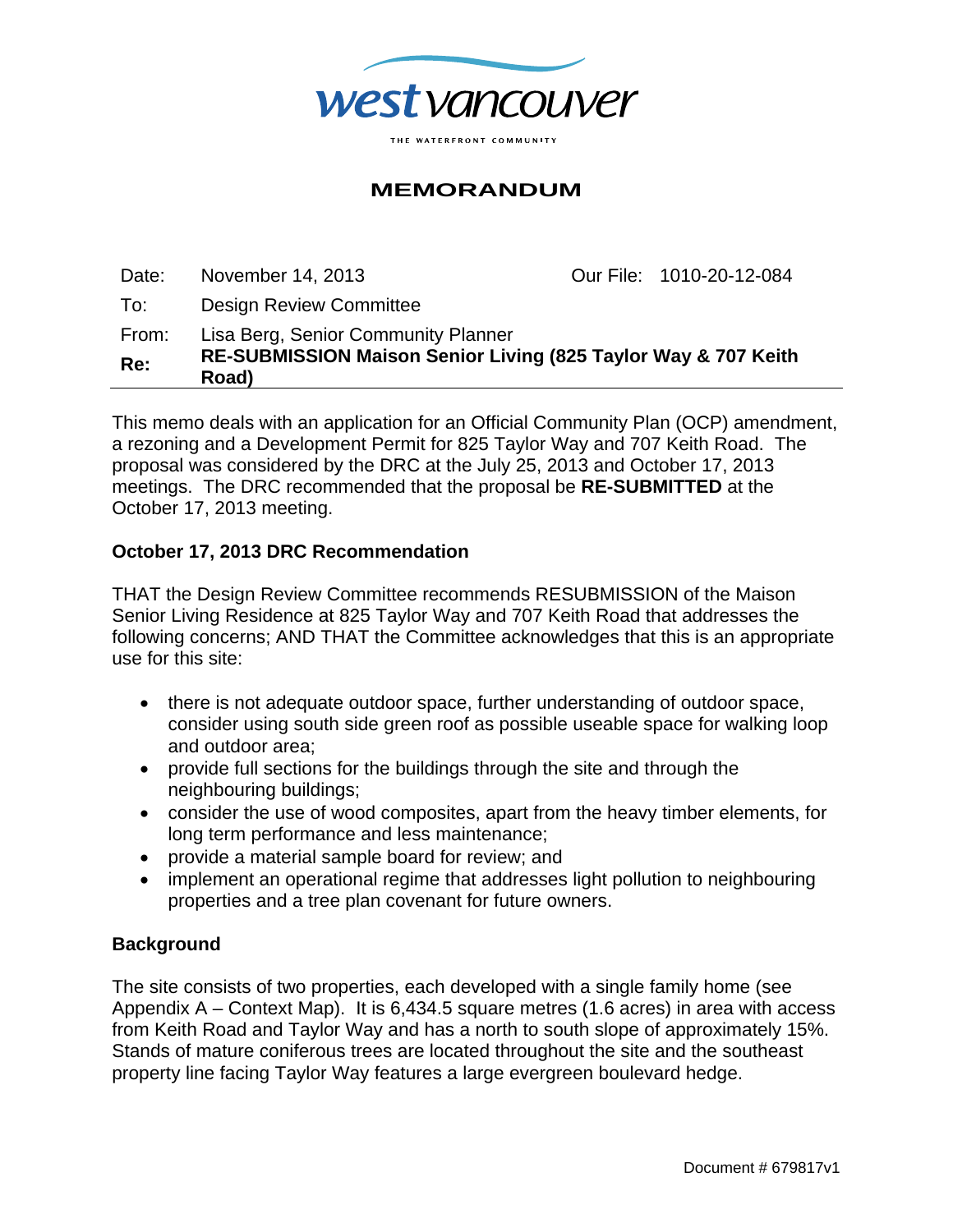Adjacent land uses include:

| North: | Two single family lots upslope from the site                      |
|--------|-------------------------------------------------------------------|
| South: | Keith Road with the Evelyn by Onni residential development beyond |
| East:  | Taylor Way with five single family lots beyond                    |
| West:  | Three single family lots                                          |

## **The Proposal**

The proposal is for a private-pay seniors' assisted living and memory care residence. No independent living units are proposed. In response to earlier DRC comments, the proposal was revised by clipping back the third storey on the west elevation by 15 feet. This resulted in a reduction of seven beds, however it increased the articulation of the building and reduced the building mass in this area adjacent to the northwest neighbouring properties. Key features of the revised proposal include:

- A Floor Area Ratio (FAR) of 0.98.
- A single building consisting of: a two-storey resident amenity and dining wing, and a three-storey attached residence wing consisting of 103 beds within 91 bedrooms.
- 40 parking spaces (32 enclosed spaces within an underground parkade and 8 surface spaces).

See Appendix B for the complete project profile.

## **Responses to the DRC Recommendations**

Since the application was re-considered by the DRC on October 17, 2013, the applicants have revised and supplemented the proposal as follows:

- 1. Additional outdoor seating space added to the roof of the resident amenity building.
- 2. Re-programming of the outdoor gardening courtyard to seating space.
- 3. Seating plan submitted in package showing programmed seating areas, amount of seats and dimensions/areas of each area.
- 4. Full site sections included.
- 5. Revised exterior materials. A material board will be provided at the meeting.
- 6. Draft language to be used through covenants and/or inclusion within the Development Permit regarding light control and tree retention commitments.

Appendix C contains the responses to the October 17, 2013 DRC recommendations. Please refer to your full booklet from the October meeting for the complete proposal.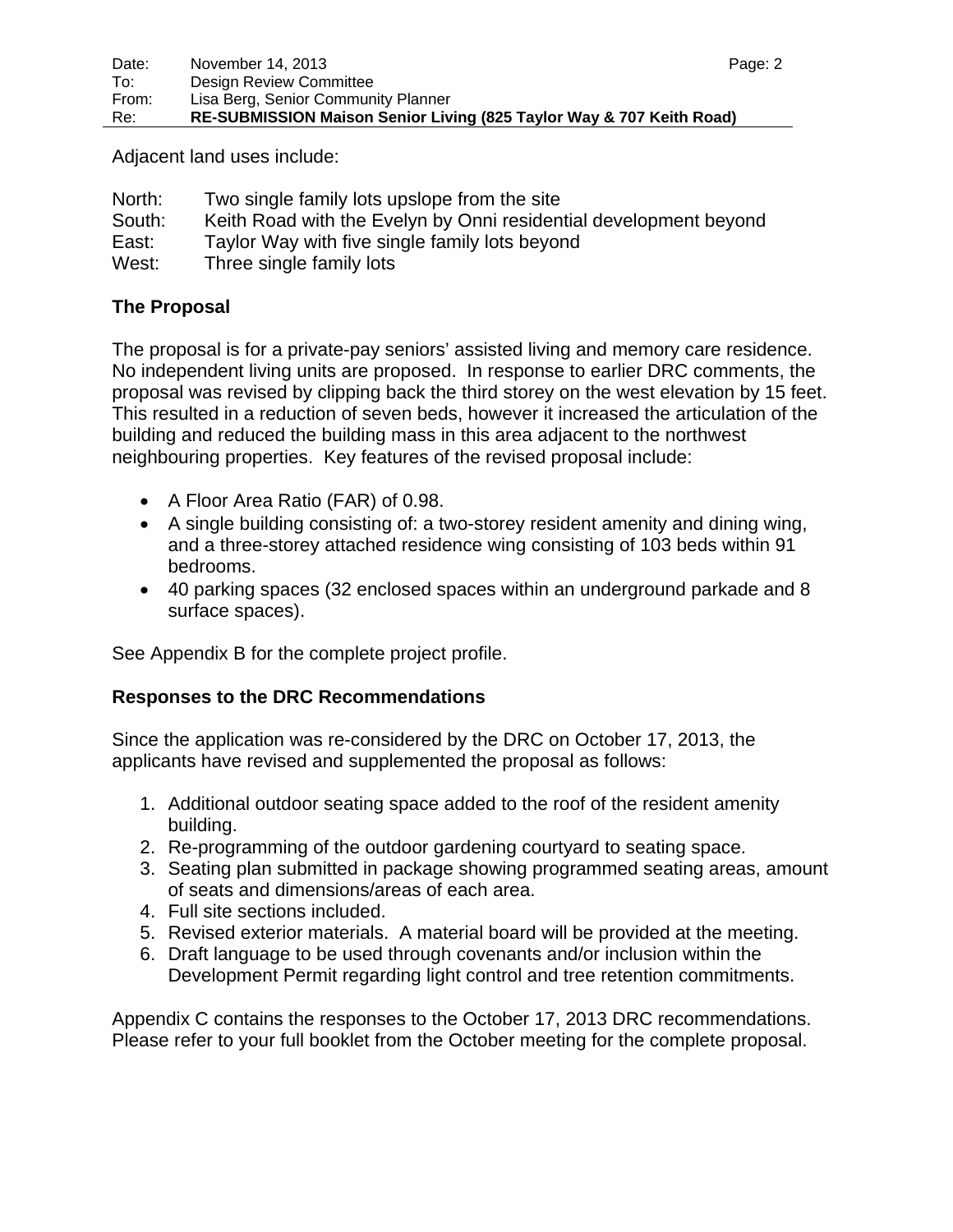#### **Items to Address**

1) How well does the re-submission respond to items raised by the DRC at the October 17, 2013 meeting?

## **Next Steps** *(pending DRC support)*

An Open House has been tentatively scheduled for **Thursday, December 5, 2013** at the Seniors Activity Centre for the public and neighbours to view the plans and revisions and provide comments. The application would then be returned to Council to report out on the findings from the DRC and the applicant's responses, and feedback received at the Open House.

**Appendices** 

- A Context Map
- B Project Profile
- C Design Booklet: Responses to the October 17, 2013 DRC recommendations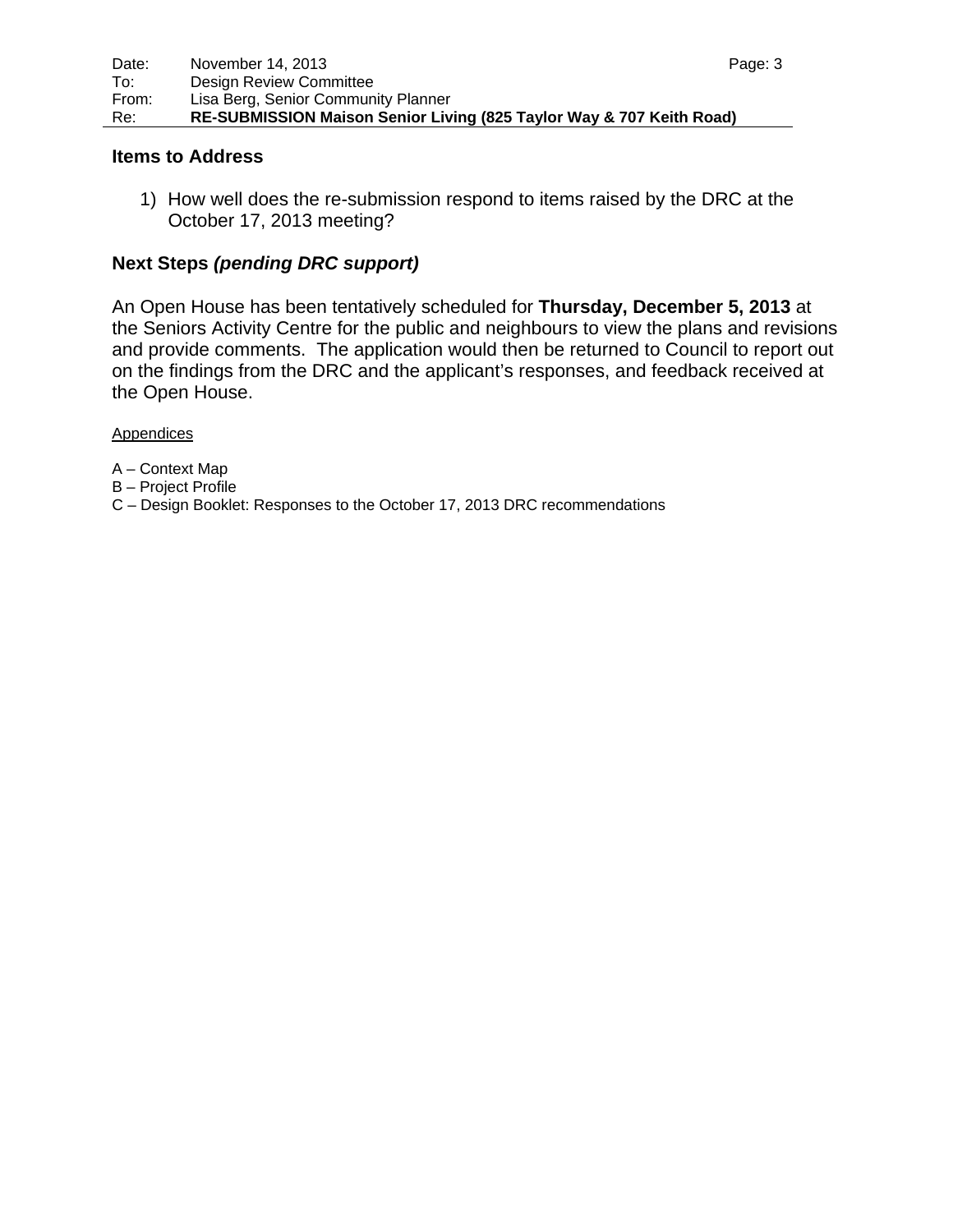## **APPENDIX A – CONTEXT MAP**